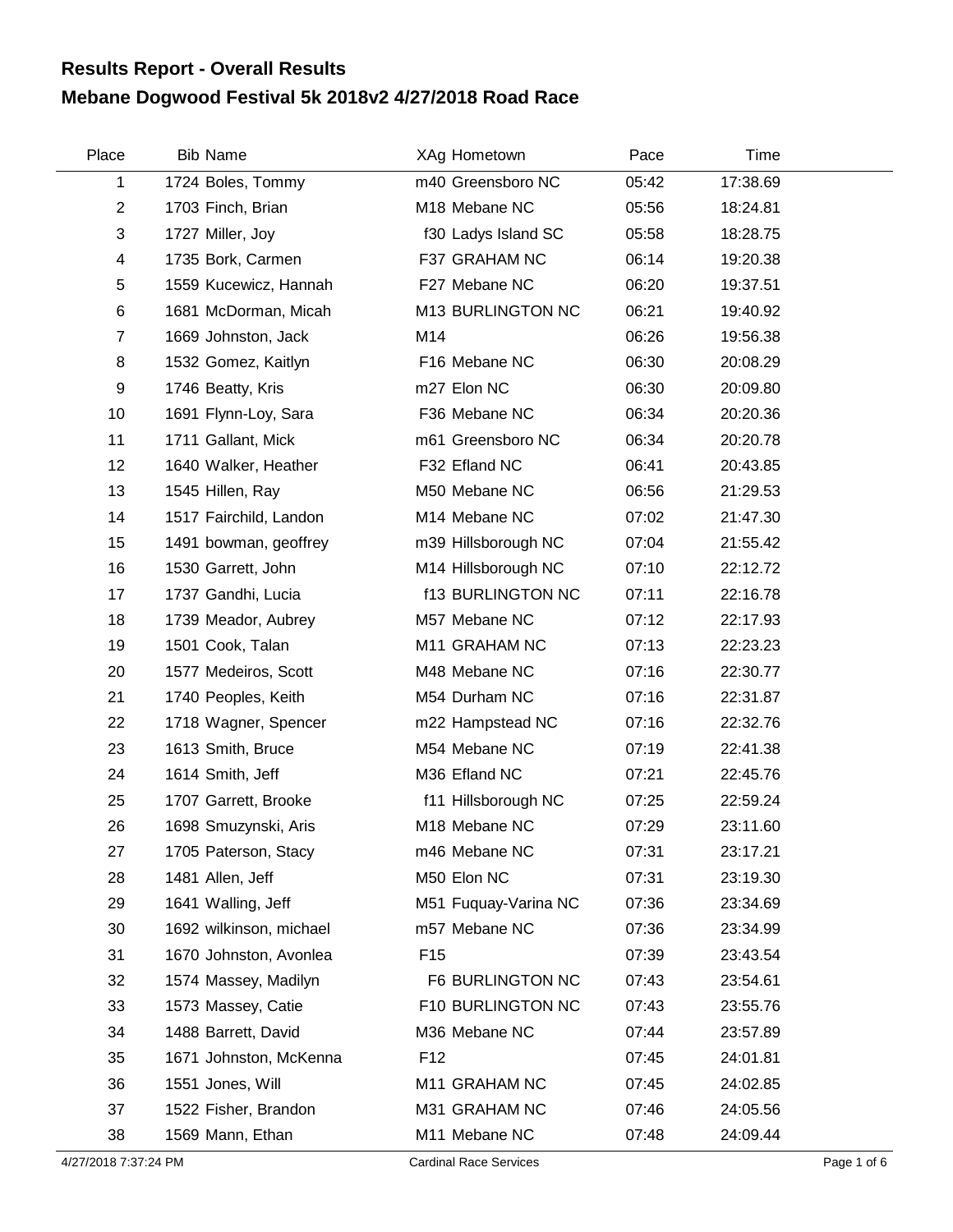| Place | <b>Bib Name</b>                | XAg Hometown        | Pace  | Time     |  |
|-------|--------------------------------|---------------------|-------|----------|--|
| 39    | 1585 Parker, Brian             | M37 Mebane NC       | 07:50 | 24:15.56 |  |
| 40    | 1623 Soeurt, Jeroen            | M34 Hillsborough NC | 07:51 | 24:18.89 |  |
| 41    | 1749 Snipes, Brennan           | f26 Mebane NC       | 07:51 | 24:20.33 |  |
| 42    | 1696 Hicks, Jillian            | F36 Mebane NC       | 07:53 | 24:26.27 |  |
| 43    | 1518 Fairchild, Meredith       | F10 Mebane NC       | 07:54 | 24:30.10 |  |
| 44    | 1657 Woodall, Edward           | M50 Mebane NC       | 07:57 | 24:37.48 |  |
| 45    | 1725 Fairchild, Luke           | m13 Mebane NC       | 07:58 | 24:41.14 |  |
| 46    | 1542 Hay, Mike                 | M32 DURHAM NC       | 07:59 | 24:44.08 |  |
| 47    | 1570 Manwaring, Jim            | M63 Hurdle Mills NC | 07:59 | 24:45.86 |  |
| 48    | 1606 Rosenberg, Rachel         | F11 Mebane NC       | 08:04 | 25:00.38 |  |
| 49    | 1666 Watson, Alarie            | F <sub>28</sub>     | 08:05 | 25:02.98 |  |
| 50    | 1721 White, Olivia             | f16 Mebane NC       | 08:06 | 25:05.40 |  |
| 51    | 1708 Couturier, Adam           | m10 GRAHAM NC       | 08:06 | 25:07.64 |  |
| 52    | 1680 Mc Dorman, Elisha         | M11 BURLINGTON NC   | 08:07 | 25:10.08 |  |
| 53    | 1704 Bradford, Bobby           | m30 Rougemont NC    | 08:08 | 25:12.45 |  |
| 54    | 1629 Stabenow Srikhirisawan, O | M12 Chapel Hill NC  | 08:09 | 25:15.71 |  |
| 55    | 1627 Srikhirisawan, Pricha     | M43 Chapel Hill NC  | 08:09 | 25:15.86 |  |
| 56    | 1504 Cruz, Quintin             | M28 GRAHAM NC       | 08:10 | 25:18.70 |  |
| 57    | 1487 Barger, Jeffrey           | M52 Hillsborough NC | 08:15 | 25:35.89 |  |
| 58    | 1738 Gandhi, Rajan             | m11 BURLINGTON NC   | 08:18 | 25:42.56 |  |
| 59    | 1529 Garrett, Caroline         | F16 Hillsborough NC | 08:19 | 25:47.25 |  |
| 60    | 1541 Hawkins, Max              | M11 Mebane NC       | 08:21 | 25:52.10 |  |
| 61    | 1728 White, Evan               | f30 Mebane NC       | 08:23 | 25:59.99 |  |
| 62    | 1693 Wilkenson, Kari           | F56 Mebane NC       | 08:25 | 26:04.25 |  |
| 63    | 1583 Orange, Amy               | F46 Hillsborough NC | 08:25 | 26:06.31 |  |
| 64    | 1714 BROWN, CHARLIE            | M49 Efland NC       | 08:34 | 26:32.78 |  |
| 65    | 1732 Bork, Elliana             | F7 GRAHAM NC        | 08:38 | 26:47.08 |  |
| 66    | 1742 Stenburg, Bob             | m30 Durham NC       | 08:44 | 27:04.41 |  |
| 67    | 1552 Joyce, Autumn             | F27 Mebane NC       | 08:45 | 27:06.89 |  |
| 68    | 1611 Shoffner, Maribel         | F43 Burlington NC   | 08:46 | 27:10.51 |  |
| 69    | 1635 Tipton, Erica             | F33 Mebane NC       | 08:49 | 27:20.19 |  |
| 70    | 1580 Morrow, Tracey            | F43 BURLINGTON NC   | 08:51 | 27:26.98 |  |
| 71    | 1603 Rosenberg, Bryan          | M49 Mebane NC       | 08:53 | 27:31.40 |  |
| 72    | 1683 Stenberg, Jeff            | M31 Mebane NC       | 08:55 | 27:39.74 |  |
| 73    | 1642 WEISENFELD, GRAYSON       | M11 Hillsborough NC | 08:59 | 27:49.93 |  |
| 74    | 1658 Woodard, Jason            | M36 Kannapolis NC   | 09:05 | 28:10.91 |  |
| 75    | 1662 Zimmerschied, Samantha    | F23 Gibsonville NC  | 09:06 | 28:13.23 |  |
| 76    | 1676 Woodlief, Dan             | M55                 | 09:07 | 28:16.00 |  |
| 77    | 1747 Brooks, David             | M50 Hurdle Mills NC | 09:10 | 28:24.01 |  |
| 78    | 1549 Jerrell, Jr., Michael     | M31 Burlington NC   | 09:11 | 28:28.03 |  |
| 79    | 1607 Rumsey, Kim               | F34 Bahama NC       | 09:11 | 28:28.03 |  |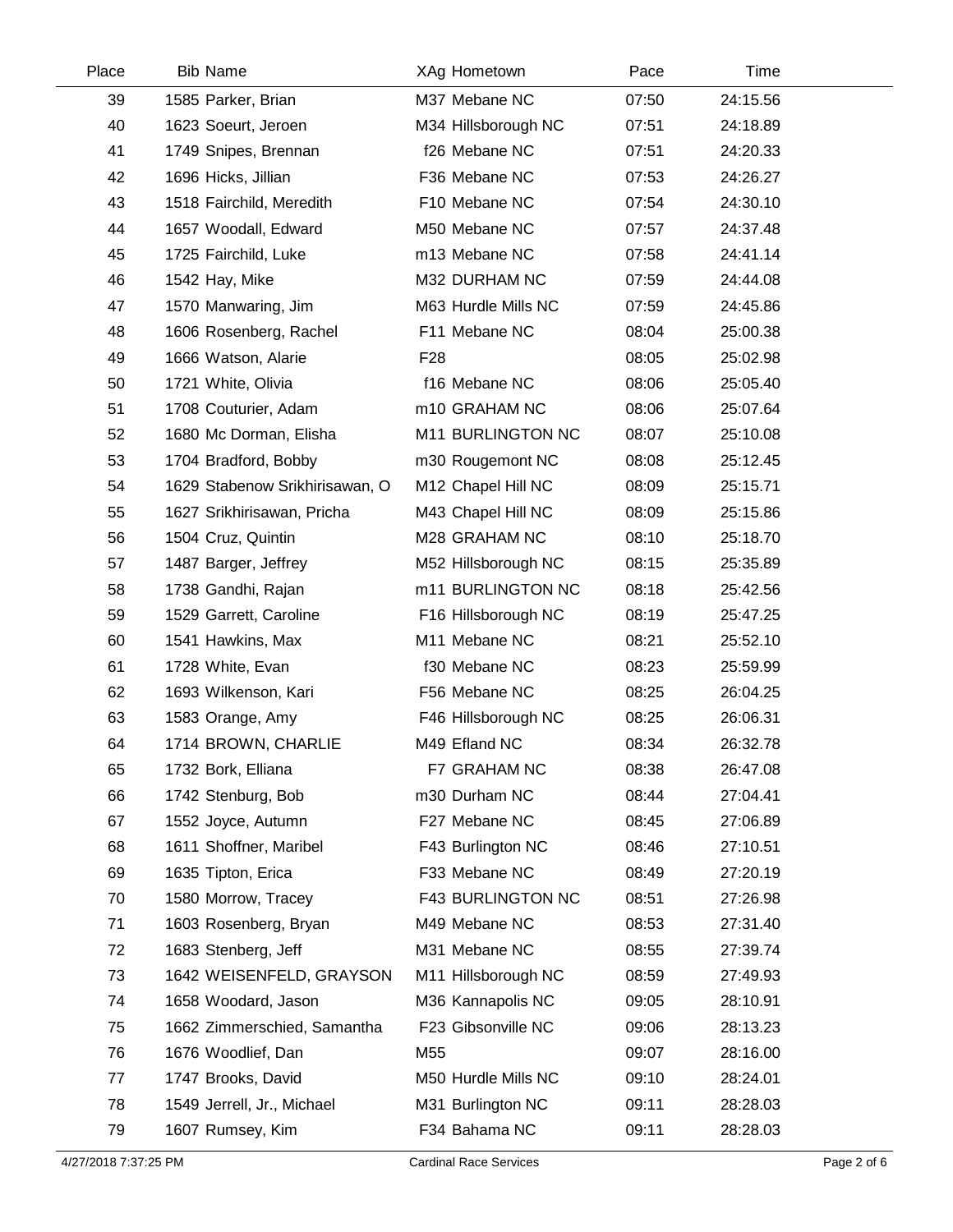| Place | <b>Bib Name</b>           | XAg Hometown             | Pace  | Time     |  |
|-------|---------------------------|--------------------------|-------|----------|--|
| 80    | 1631 Sutton, Rochelle     | F49 Hillsborough NC      | 09:12 | 28:30.22 |  |
| 81    | 1589 Pope, Derek          | M30 Mebane NC            | 09:12 | 28:32.48 |  |
| 82    | 1717 Jones, Shane         | m35 Mebane NC            | 09:13 | 28:33.36 |  |
| 83    | 1490 Blackwell, John      | M32 Mebane NC            | 09:13 | 28:35.43 |  |
| 84    | 1506 Davis, Elijah        | M13 Mebane NC            | 09:14 | 28:37.27 |  |
| 85    | 1712 Yakola, Allender     | f14 Mebane NC            | 09:17 | 28:45.92 |  |
| 86    | 1633 Teal, Lauren         | F26 Greensboro NC        | 09:17 | 28:46.43 |  |
| 87    | 1673 Gilliam, Tammy       | F <sub>53</sub>          | 09:20 | 28:56.50 |  |
| 88    | 1715 Edwards, Dana        | f28 Mebane NC            | 09:20 | 28:57.34 |  |
| 89    | 1686 Bowers, Nicole       | F <sub>29</sub>          | 09:21 | 28:59.23 |  |
| 90    | 1684 Stenberg, Scott      | M55 Mebane NC            | 09:25 | 29:11.84 |  |
| 91    | 1563 Lesh, Brianne        | F25 Mebane NC            | 09:26 | 29:15.06 |  |
| 92    | 1592 Rankin, Stephanie    | F63 Mebane NC            | 09:26 | 29:15.86 |  |
| 93    | 1674 Melvin, Latrece      | F30                      | 09:28 | 29:19.89 |  |
| 94    | 1616 Smith, Katrina       | F53 Mebane NC            | 09:29 | 29:23.32 |  |
| 95    | 1652 Whitson, Darren      | M35 Mebane NC            | 09:29 | 29:24.05 |  |
| 96    | 1710 Mears, Nikolas       | m12 Haw River NC         | 09:30 | 29:26.91 |  |
| 97    | 1562 Lee, Tyler           | F30 Hillsborough NC      | 09:30 | 29:26.98 |  |
| 98    | 1741 Byerly Spouse, Tonya | <b>f43 BURLINGTON NC</b> | 09:37 | 29:48.58 |  |
| 99    | 1498 Byerly, Christopher  | M44 BURLINGTON NC        | 09:38 | 29:50.44 |  |
| 100   | 1726 Moore, Heather       | F40 Mebane NC            | 09:39 | 29:55.05 |  |
| 101   | 1679 Salas, Juan          | M30                      | 09:40 | 29:56.94 |  |
| 102   | 1622 Snyder, Lauren       | F34 Mebane NC            | 09:43 | 30:08.31 |  |
| 103   | 1610 Sconzo, Alyssa       | F12 GRAHAM NC            | 09:44 | 30:10.78 |  |
| 104   | 1685 Cross, Laura         | F12 Haw River NC         | 09:44 | 30:10.97 |  |
| 105   | 1489 Beaver, Damian       | M14 Mebane NC            | 09:47 | 30:20.82 |  |
| 106   | 1663 Rosenberg, Matt      | M11                      | 09:49 | 30:25.68 |  |
| 107   | 1716 Sutton, Susan        | f62 Greensboro NC        | 09:54 | 30:40.27 |  |
| 108   | 1744 Robertson, Caleb     | m10 Mebane NC            | 09:57 | 30:51.35 |  |
| 109   | 1599 Robertson, Richie    | M46 Mebane NC            | 09:57 | 30:51.48 |  |
| 110   | 1604 Rosenberg, Jennifer  | F42 Centreville VA       | 09:58 | 30:52.57 |  |
| 111   | 1648 Wendt, William       | M15 Raleigh NC           | 10:01 | 31:03.80 |  |
| 112   | 1575 Mayer, Nikki         | F27 Mebane NC            | 10:01 | 31:03.84 |  |
| 113   | 1515 Eichmann, Sean       | M40 Mebane NC            | 10:03 | 31:10.47 |  |
| 114   | 1709 Terrell, Colby       | m8 Mebane NC             | 10:04 | 31:12.80 |  |
| 115   | 1694 Tavernise, Adriana   | F46 Mebane NC            | 10:04 | 31:13.79 |  |
| 116   | 1596 Riley, Kevin         | M20 Haw River NC         | 10:05 | 31:14.94 |  |
| 117   | 1647 Wendt, Jon           | M25 Mebane NC            | 10:05 | 31:16.43 |  |
| 118   | 1553 JOYCE, STEPHEN       | M44 Mebane NC            | 10:09 | 31:27.63 |  |
| 119   | 1690 Hollowell, Chris     | M29 Liberty NC           | 10:09 | 31:28.39 |  |
| 120   | 1643 Wendt, Andrew        | M23 Raleigh NC           | 10:10 | 31:30.20 |  |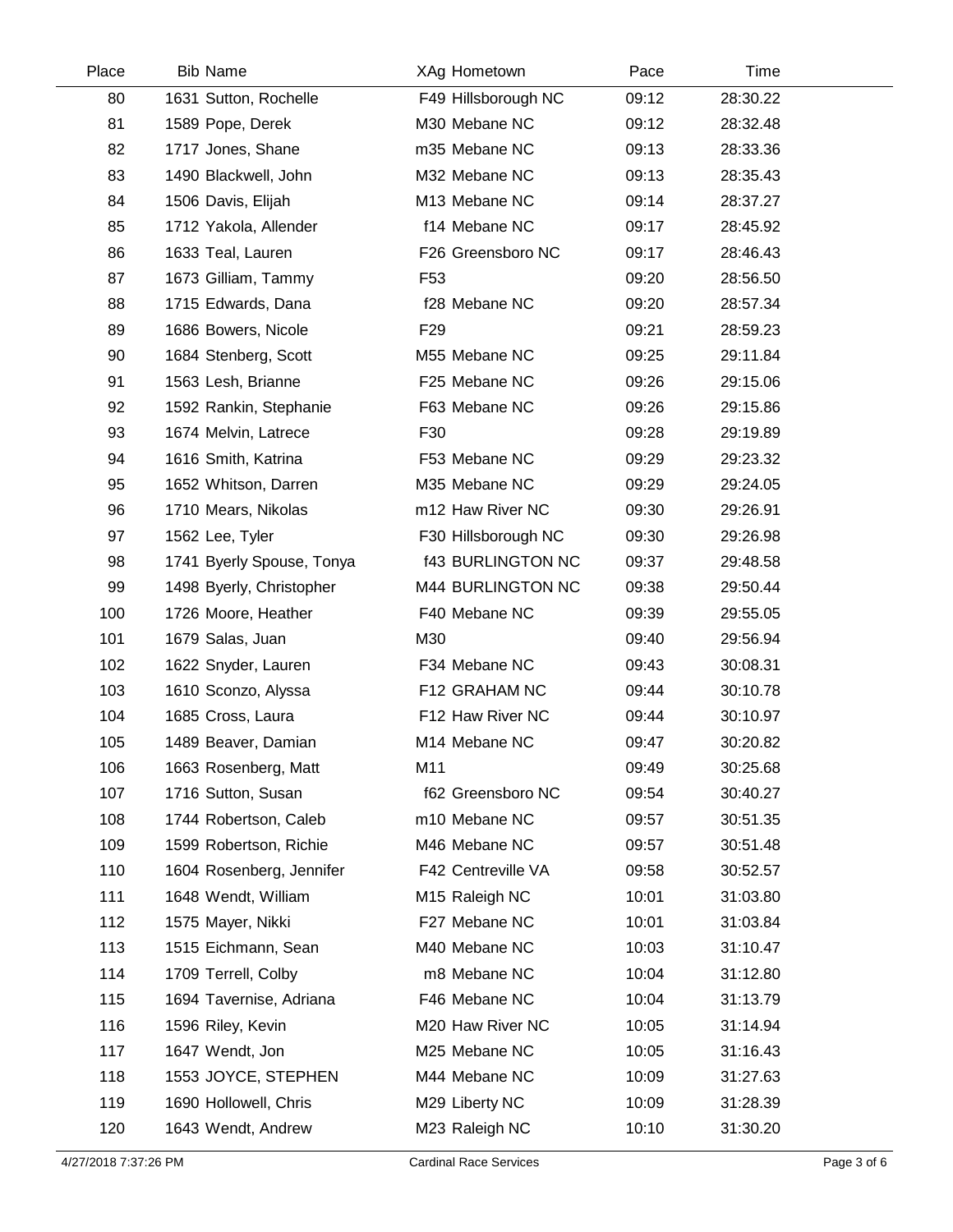| Place | <b>Bib Name</b>            | XAg Hometown        | Pace  | Time     |  |
|-------|----------------------------|---------------------|-------|----------|--|
| 121   | 1593 Ricketts, Caprice     | F40 Haw River NC    | 10:11 | 31:34.96 |  |
| 122   | 1582 Shoffner, Jesse       | M41 GRAHAM NC       | 10:15 | 31:47.55 |  |
| 123   | 1564 Lloyd, Chad           | M26 Mebane NC       | 10:16 | 31:50.12 |  |
| 124   | 1661 Zimmerschied, Michael | M24 Gibsonville NC  | 10:24 | 32:13.07 |  |
| 125   | 1519 Farmer, Erica         | F42 Chapel Hill NC  | 10:24 | 32:13.92 |  |
| 126   | 1701 Bach, Harry           | M30 Mebane NC       | 10:24 | 32:14.56 |  |
| 127   | 1503 Crawford, Tom         | M12 Hillsborough NC | 10:29 | 32:28.52 |  |
| 128   | 1729 Boone, Joan           | F65 Efland NC       | 10:29 | 32:30.21 |  |
| 129   | 1571 Martin, Andrea        | F38 Haw River NC    | 10:31 | 32:35.69 |  |
| 130   | 1594 Riggle, Sara          | F54 Chapel Hill NC  | 10:32 | 32:38.07 |  |
| 131   | 1482 Anderson, Anne        | F62 Elon NC         | 10:33 | 32:41.41 |  |
| 132   | 1587 Pieper, Joe           | M35 Haw River NC    | 10:34 | 32:44.78 |  |
| 133   | 1493 Braxton, Lisa         | F33 Efland NC       | 10:36 | 32:50.78 |  |
| 134   | 1533 Greeson, Kristen      | F48 Liberty NC      | 10:37 | 32:55.16 |  |
| 135   | 1581 Neil, Melissa         | F49 Mebane NC       | 10:45 | 33:20.39 |  |
| 136   | 1572 Massey, Casey         | F36 BURLINGTON NC   | 10:46 | 33:22.41 |  |
| 137   | 1531 Gartman, Jamie        | M64 GRAHAM NC       | 10:48 | 33:28.08 |  |
| 138   | 1526 Gainey, Sandy         | F62 GRAHAM NC       | 10:48 | 33:28.44 |  |
| 139   | 1730 Ricketts, Gena        | f8 Haw River NC     | 10:49 | 33:32.84 |  |
| 140   | 1733 Bork, Blakeley        | <b>f7 GRAHAM NC</b> | 10:52 | 33:41.88 |  |
| 141   | 1731 Cunningham, Jailyn    | f8 Burlington NC    | 10:52 | 33:42.66 |  |
| 142   | 1734 Brownell, Brooke      | f8 Mebane NC        | 10:53 | 33:44.25 |  |
| 143   | 1656 Winn, Jackson         | M9 GRAHAM NC        | 10:57 | 33:55.85 |  |
| 144   | 1513 Edwards, Ellen        | F31 Haw River NC    | 10:59 | 34:01.37 |  |
| 145   | 1695 Mullins, Nicolette    | F25 Elon NC         | 11:00 | 34:05.88 |  |
| 146   | 1512 Drummond, Karen       | F45 Burlington NC   | 11:05 | 34:21.25 |  |
| 147   | 1535 Gropper, Cy           | M51 Mebane NC       | 11:09 | 34:34.06 |  |
| 148   | 1702 Stevens, Leslie       | F48                 | 11:18 | 35:01.34 |  |
| 149   | 1511 Drummond, Jeff        | M45 Burlington NC   | 11:20 | 35:08.01 |  |
| 150   | 1706 Rich, Katie           | F36 Snow Camp NC    | 11:25 | 35:24.08 |  |
| 151   | 1722 Shaley, Christy       | f45 Burlington NC   | 11:26 | 35:27.73 |  |
| 152   | 1520 Finch, Tammy          | F44 Mebane NC       | 11:29 | 35:36.12 |  |
| 153   | 1584 Owens, Lindsey        | F32 Haw River NC    | 11:29 | 35:36.73 |  |
| 154   | 1579 MORRIS, JENNIFER      | F36 Haw River NC    | 11:30 | 35:39.84 |  |
| 155   | 1628 Stabenow, Liz         | F44 Chapel Hill NC  | 11:32 | 35:44.51 |  |
| 156   | 1748 Brooks, Leslie        | F45 Hurdle Mills NC | 11:32 | 35:45.96 |  |
| 157   | 1720 SPRENGER, DIRK        | M67 Hillsborough NC | 11:34 | 35:52.47 |  |
| 158   | 1736 Weisenfeld, Elliott   | f8 Hillsborough NC  | 11:42 | 36:15.03 |  |
| 159   | 1667 Scott, Jillian        | F <sub>25</sub>     | 11:44 | 36:22.46 |  |
| 160   | 1687 Bodsford, Brandi      | F29 Mebane NC       | 11:45 | 36:24.01 |  |
| 161   | 1565 Lobacz, Ursula        | F48 Hillsborough NC | 11:48 | 36:35.45 |  |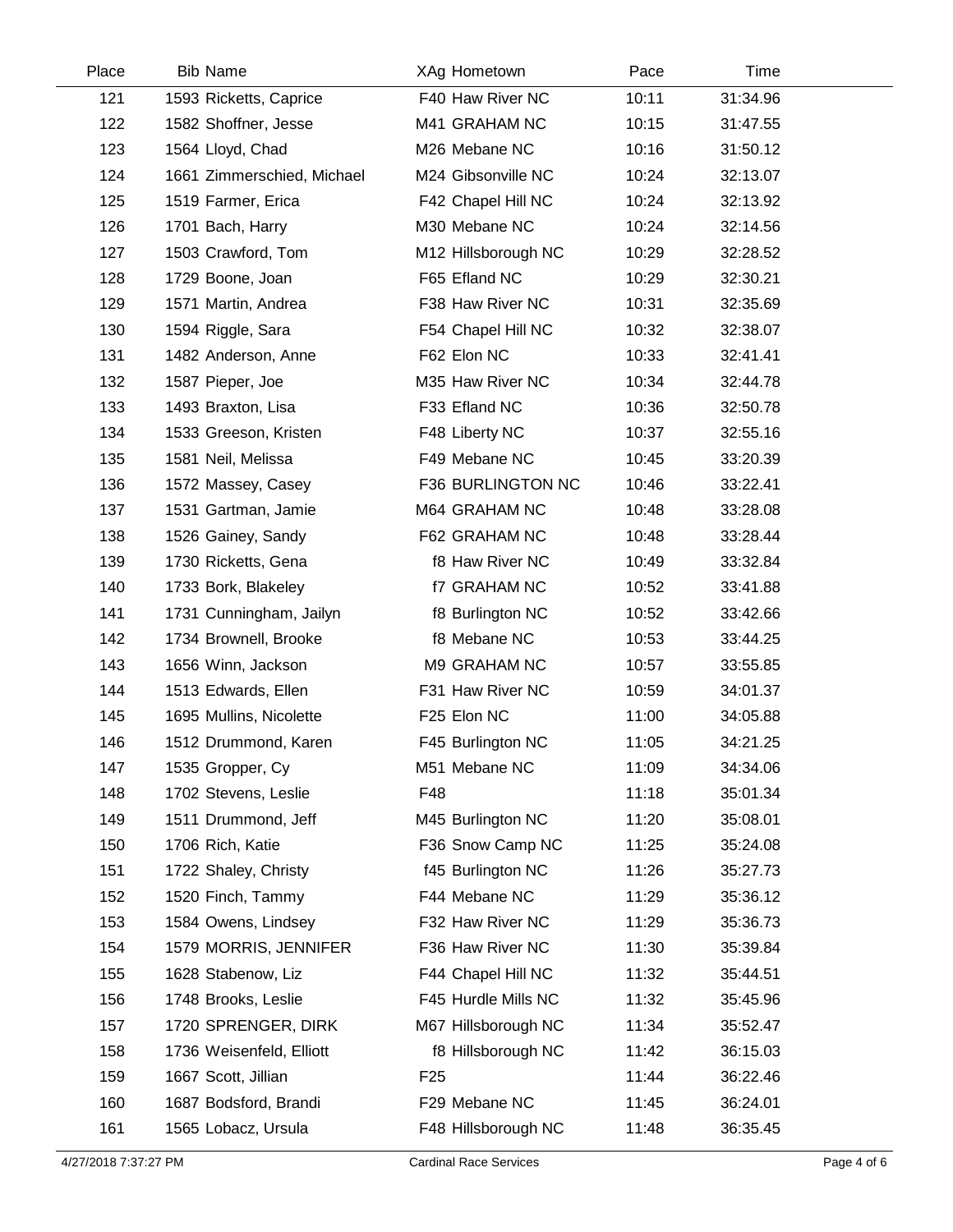| Place | <b>Bib Name</b>             | XAg Hometown             | Pace  | Time     |  |
|-------|-----------------------------|--------------------------|-------|----------|--|
| 162   | 1560 Lail, Charlotte        | F47 Mebane NC            | 11:48 | 36:35.78 |  |
| 163   | 1675 Andrews, Victoria      | F <sub>27</sub>          | 11:49 | 36:37.28 |  |
| 164   | 1499 Cheema, Palwinder      | F50 Mebane NC            | 11:52 | 36:47.30 |  |
| 165   | 1566 Lobacz, Wyatt ""Wulf"" | M14 Hillsborough NC      | 11:58 | 37:04.52 |  |
| 166   | 1713 frank, keri            | f43 Efland NC            | 11:58 | 37:04.69 |  |
| 167   | 1619 Snider, Korbin         | M9 Mebane NC             | 12:07 | 37:32.24 |  |
| 168   | 1636 Turner, Kayren         | F26 Prospect Hill NC     | 12:08 | 37:38.15 |  |
| 169   | 1624 Soeurt, Linda          | F35 Hillsborough NC      | 12:12 | 37:48.21 |  |
| 170   | 1719 Fowler, Courtney       | <b>f28 BURLINGTON NC</b> | 12:12 | 37:48.53 |  |
| 171   | 1588 pierce, Judy           | F54 Burlington NC        | 12:15 | 37:57.34 |  |
| 172   | 1556 Keel, Sam              | M74 Durham NC            | 12:18 | 38:07.34 |  |
| 173   | 1634 Tiffany, Tracy         | F50 BURLINGTON NC        | 12:25 | 38:29.41 |  |
| 174   | 1697 Cole, Margaret         | <b>F56 BURLINGTON NC</b> | 12:25 | 38:30.87 |  |
| 175   | 1723 Cure, Kiera            | f10 Haw River NC         | 12:27 | 38:36.58 |  |
| 176   | 1665 Christian, LaTeesha    | F <sub>25</sub>          | 12:27 | 38:36.90 |  |
| 177   | 1650 Wheatley, Hailey       | F21 Mebane NC            | 12:31 | 38:49.34 |  |
| 178   | 1659 Wyant, James           | M47 Sanford NC           | 12:37 | 39:07.97 |  |
| 179   | 1492 Boylan, Victoria       | F24 Mebane NC            | 12:42 | 39:23.04 |  |
| 180   | 1555 Kalleberg, Kate        | F41 Chapel Hill NC       | 12:46 | 39:34.87 |  |
| 181   | 1597 Riley, Kristin         | F50 Haw River NC         | 12:48 | 39:41.86 |  |
| 182   | 1649 Wheatley, Dena         | F50 Mebane NC            | 12:52 | 39:52.47 |  |
| 183   | 1510 Dodson, John           | M32 Mebane NC            | 13:02 | 40:25.33 |  |
| 184   | 1678 Besterman, Brian       | M30                      | 13:02 | 40:25.50 |  |
| 185   | 1677 Besterman, Morgan      | F <sub>25</sub>          | 13:05 | 40:32.02 |  |
| 186   | 1509 Dodson, Jessica        | F33 Mebane NC            | 13:05 | 40:33.26 |  |
| 187   | 1576 McCook, Sonya          | F52 Mebane NC            | 13:05 | 40:33.47 |  |
| 188   | 1630 Sullivan, Christie     | F38 Hillsborough NC      | 13:12 | 40:55.58 |  |
| 189   | 1558 Kislowski, Christene   | F37 Mebane NC            | 13:36 | 42:10.07 |  |
| 190   | 1523 Friskney, Hunter       | M8 Mebane NC             | 13:36 | 42:10.84 |  |
| 191   | 1494 Brooks, Lindsey        | F19 Mebane NC            | 13:37 | 42:11.48 |  |
| 192   | 1508 Dixon, Kyrstin         | F23 Mebane NC            | 13:38 | 42:14.45 |  |
| 193   | 1638 Tysinger, Nicole       | F19 Mebane NC            | 13:47 | 42:42.88 |  |
| 194   | 1618 Smith, Shana           | F49 Gibsonville NC       | 13:49 | 42:50.86 |  |
| 195   | 1528 Galloway, Terra        | F44 BURLINGTON NC        | 13:51 | 42:55.00 |  |
| 196   | 1699 Oldham, Jessica        | F22 Mebane NC            | 14:03 | 43:32.88 |  |
| 197   | 1637 Tysinger, Charles      | M52 Mebane NC            | 14:53 | 46:08.95 |  |
| 198   | 1743 Canfield, Melissa      | F45 Mebane NC            | 14:55 | 46:12.96 |  |
| 199   | 1557 Kennard, Michael       | M62 Mooresville NC       | 14:57 | 46:21.52 |  |
| 200   | 1651 White, Sandra          | F55 GRAHAM NC            | 14:59 | 46:27.58 |  |
| 201   | 1495 Brown, Anne            | F57 Mebane NC            | 15:01 | 46:33.63 |  |
| 202   | 1485 Anderson, Elisabeth    | F13 Mebane NC            | 15:23 | 47:40.16 |  |